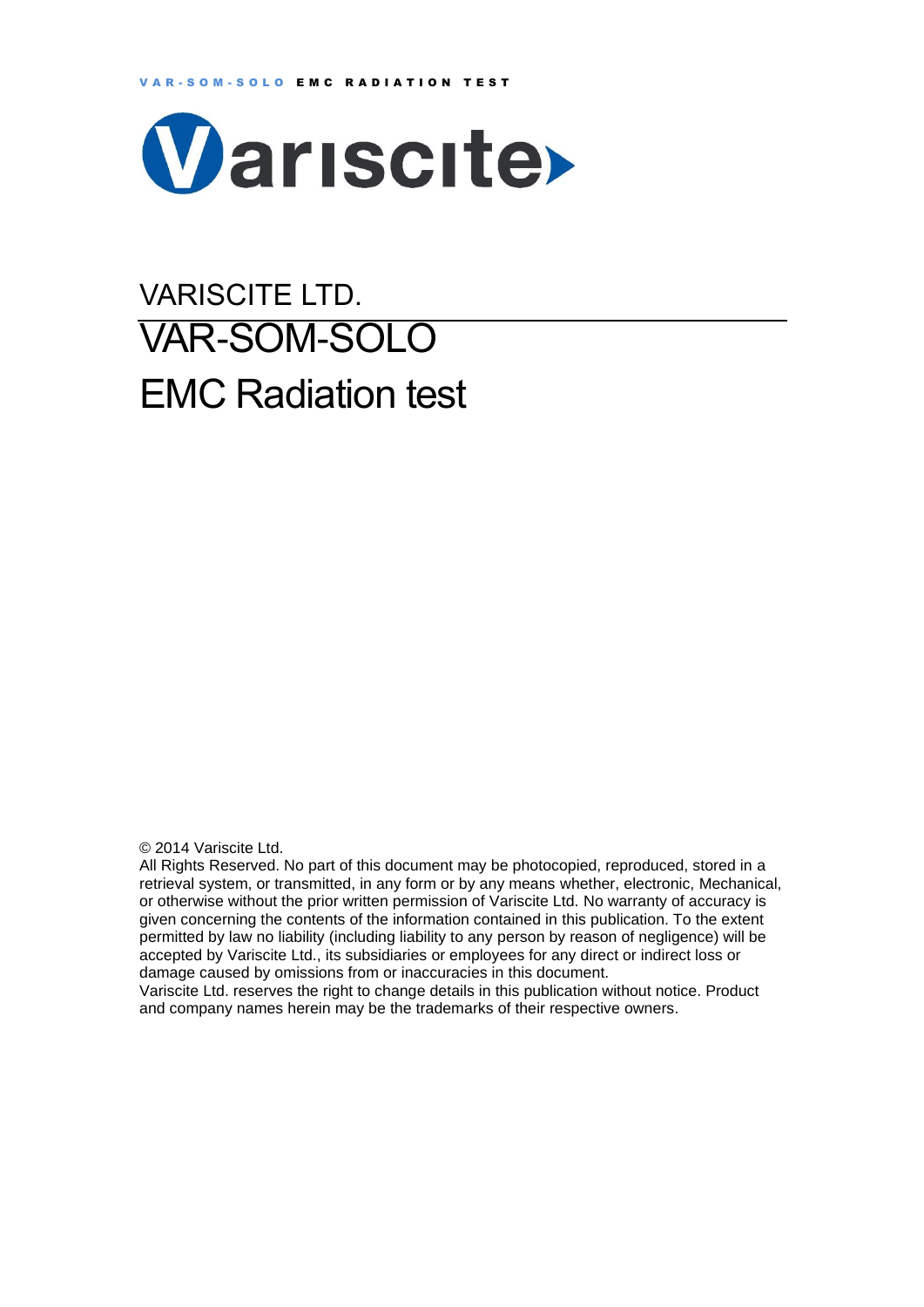## <span id="page-1-0"></span>Document Revision History

| <b>Revision</b> | <b>Date</b> | <b>Notes</b>                                                                                                  |
|-----------------|-------------|---------------------------------------------------------------------------------------------------------------|
| 1.0             | 21/12/2014  | Initial                                                                                                       |
| 1.1             | 29/06/2022  | Added results for SOM revisions v1.2 (ADIN1300 Ethernet PHY) -<br>updated sections 2, 3.1; added sections 3.2 |
|                 |             |                                                                                                               |
|                 |             |                                                                                                               |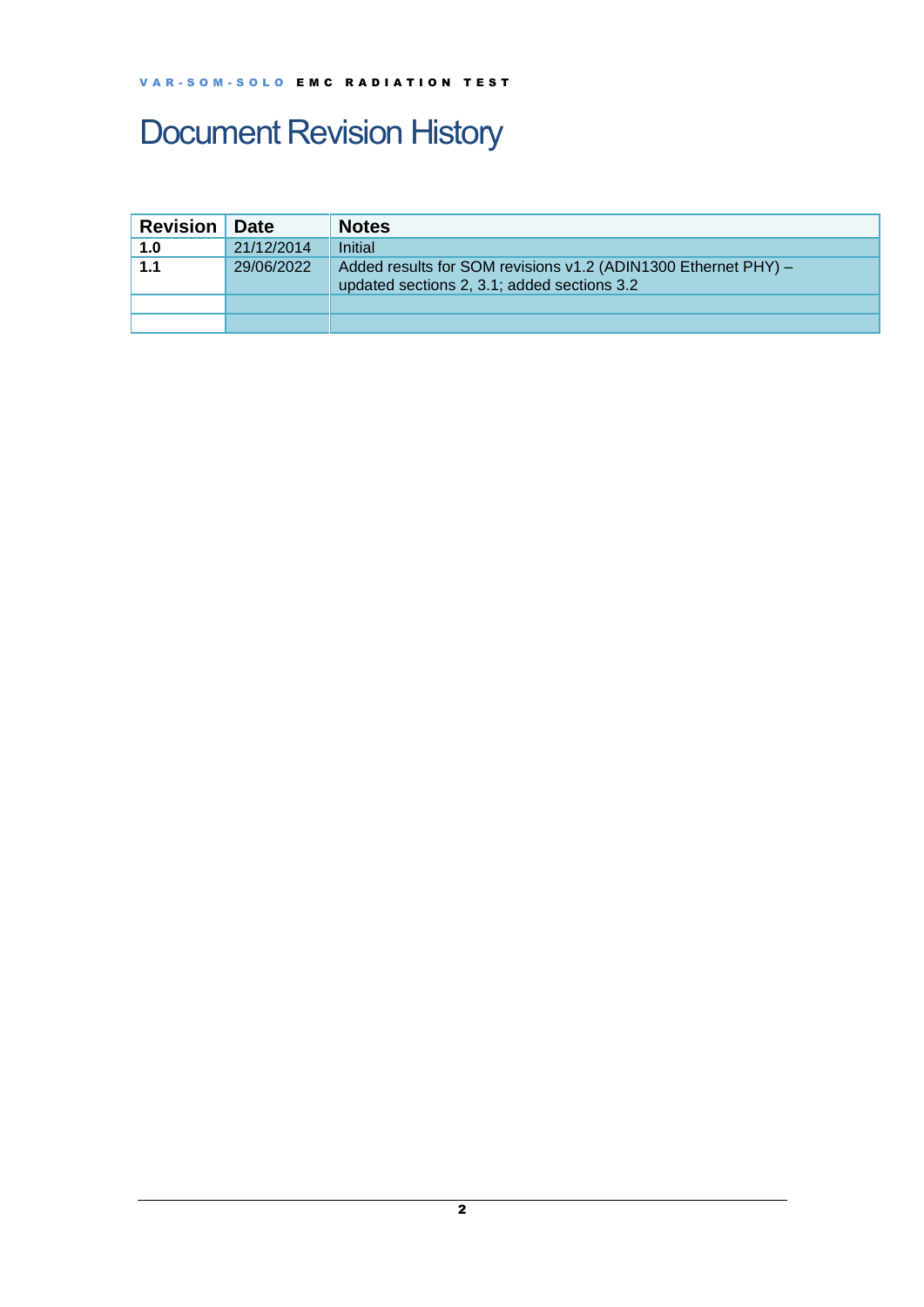## <span id="page-2-0"></span>**Table of Contents**

| 3 <sup>7</sup>  |                                             |  |
|-----------------|---------------------------------------------|--|
| 3.1             | Radiation Spectrum (VAR-SOM-SOLO Rev 1.0)5  |  |
| 3.2             | Radiation Spectrum (VAR-SOM-SOLO Rev 1.2) 6 |  |
| $4\overline{4}$ |                                             |  |
|                 |                                             |  |
| 6               |                                             |  |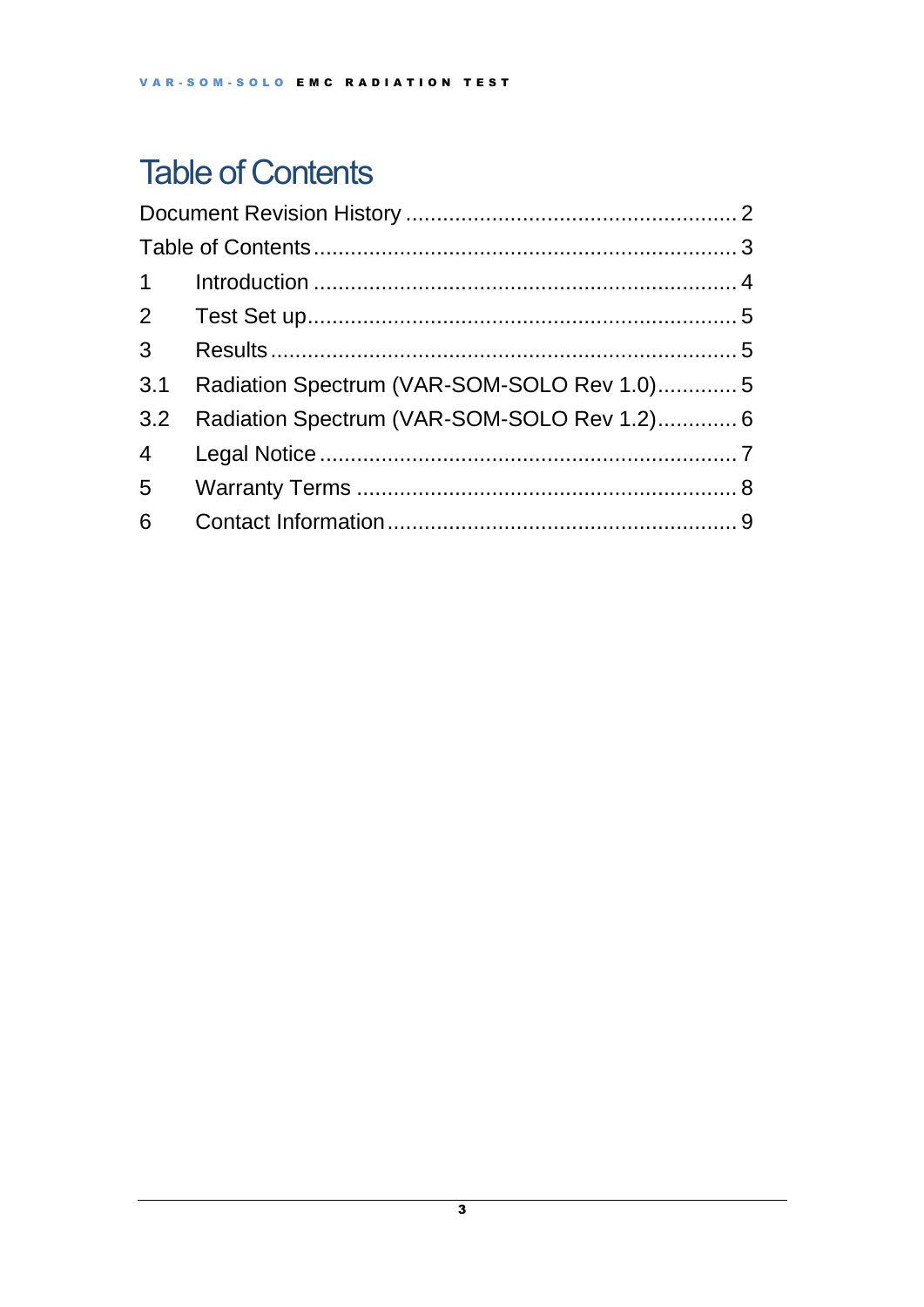### <span id="page-3-0"></span>1 Introduction

This Document presents the VAR-SOM-SOLO EMC radiation test, held at the "THE STANDARDS INSTITUTION OF ISRAEL" EMC test labs ([http://www.sii.org.il/896](http://www.sii.org.il/896-en/SII_EN.aspx) [en/SII\\_EN.aspx\)](http://www.sii.org.il/896-en/SII_EN.aspx).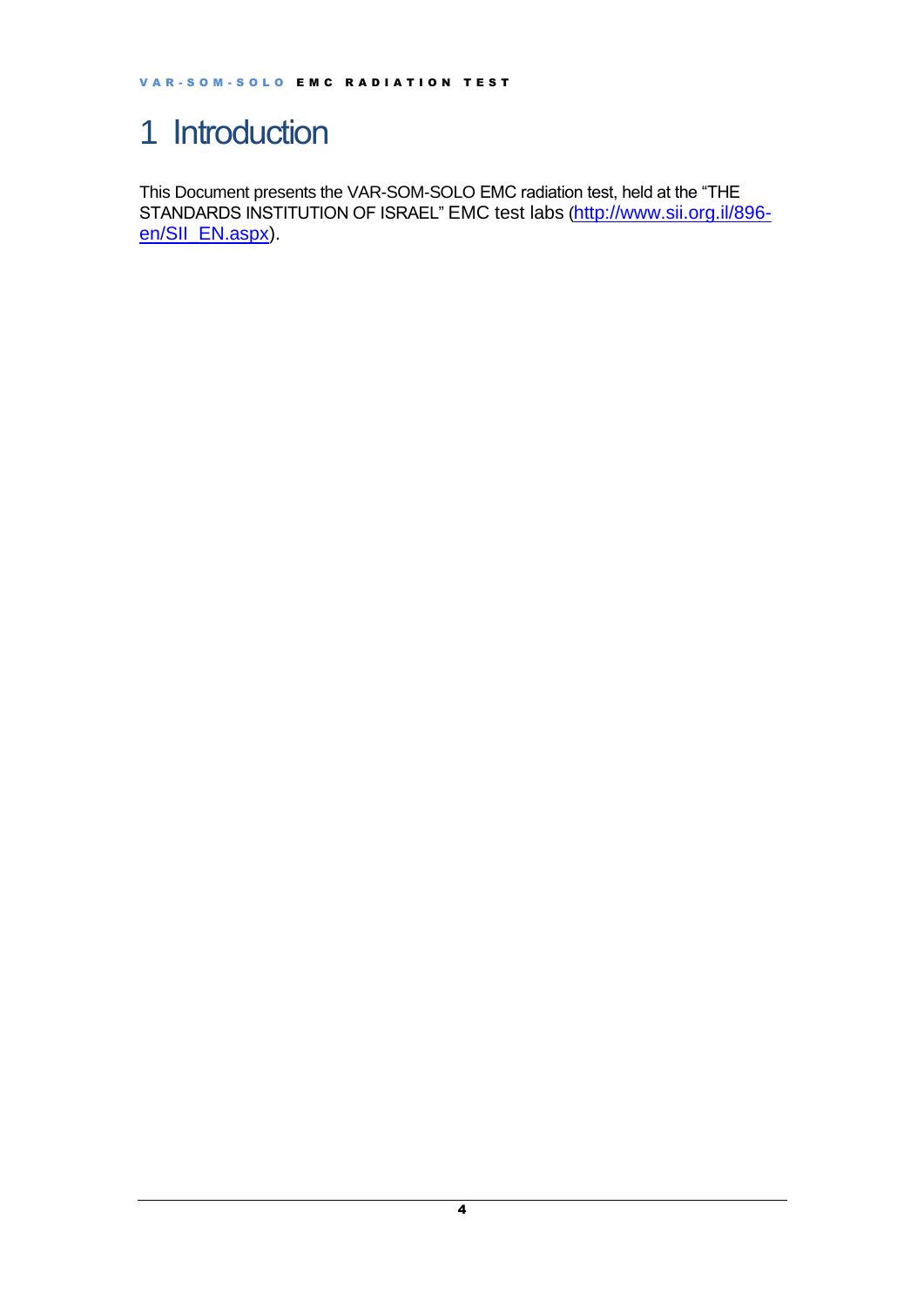### <span id="page-4-0"></span>2 Test Set up

Test setup includes VAR-SOM-SOLO module assembled on a VAR-SOLOCustomBoard carrier board, powered by 5V linear power supply. All SOM features were enabled.

### <span id="page-4-1"></span>3 Results

#### <span id="page-4-2"></span>3.1 Radiation Spectrum (VAR-SOM-SOLO Rev 1.0)

SOM: VAR-SOM-SOLO Rev 1.0 Carrier board: VAR-SOLOCustomBoard Rev 1.1

The orange graph represents Vertical & Horizontal polarity radiation frequency measurements. The bold orange line is the EN55022 Class B standard limits



Peak Frequency Measurement:

| Frequency,<br><b>Mhz</b> | Peak,<br>dBµV/m | IQP,<br>$dB\mu V/m$ | <b>QP Limit,</b><br>dBµV/m | Delta QP<br>(dB) |
|--------------------------|-----------------|---------------------|----------------------------|------------------|
| 122.340                  | 35.270          | 31.11               | 40.00                      | -8.89            |
| 148.500                  | 37.340          | 33.34               | 40.00                      | $-6.66$          |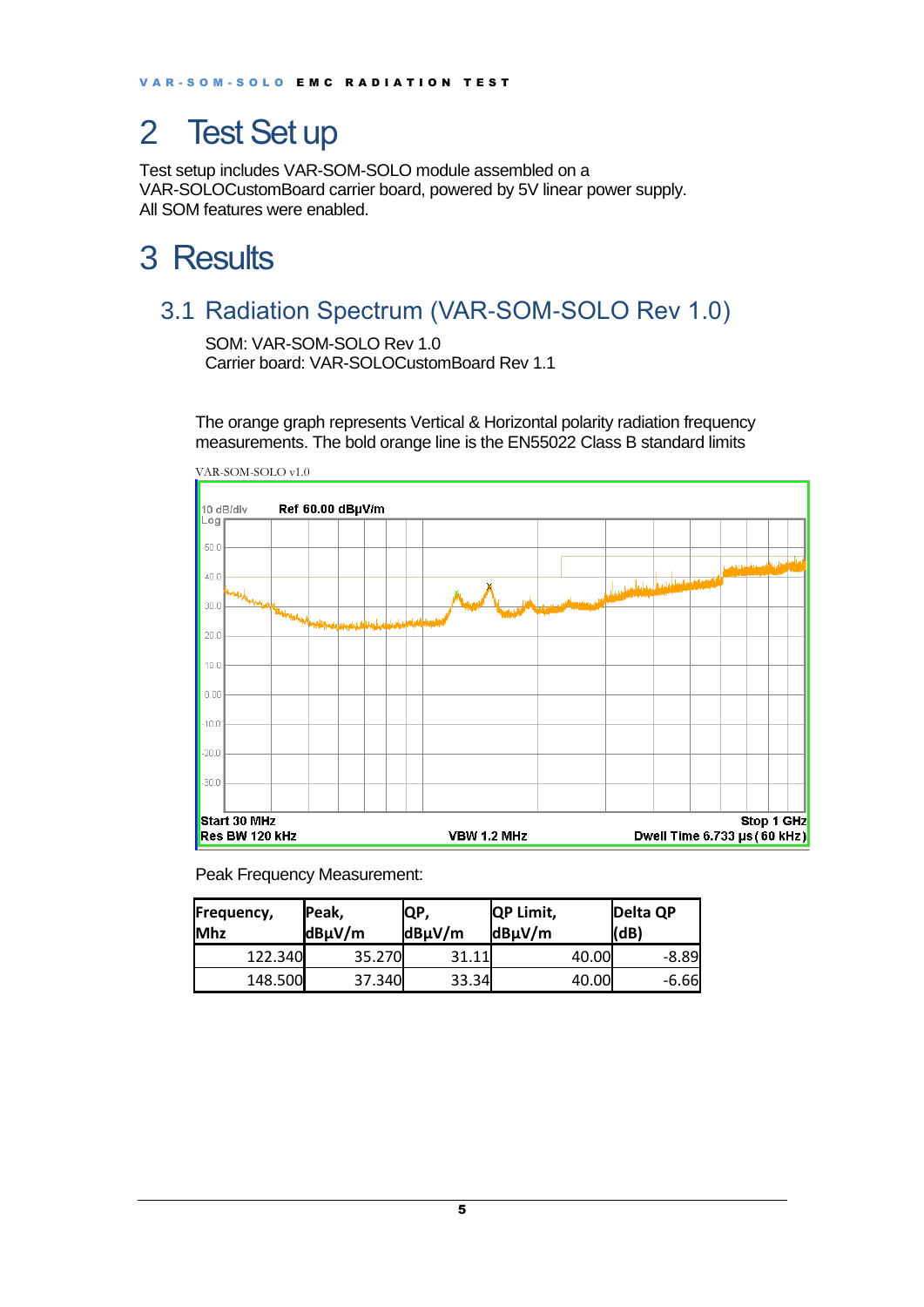#### <span id="page-5-0"></span>3.2 Radiation Spectrum (VAR-SOM-SOLO Rev 1.2)

All SOM features were enabled, Ethernet port of the carrier board was connected to an Ethernet switch. A script running continuous scan for WLAN access points and eMMC writes was executed

SOM: VAR-SOM-SOLO Rev 1.2 Carrier board: VAR-SOLOCustomBoard Rev 1.2

The yellow graph represents Vertical & Horizontal polarity radiation frequency measurements. The yellow horizontal line is the EN55022 Class B standard limits



6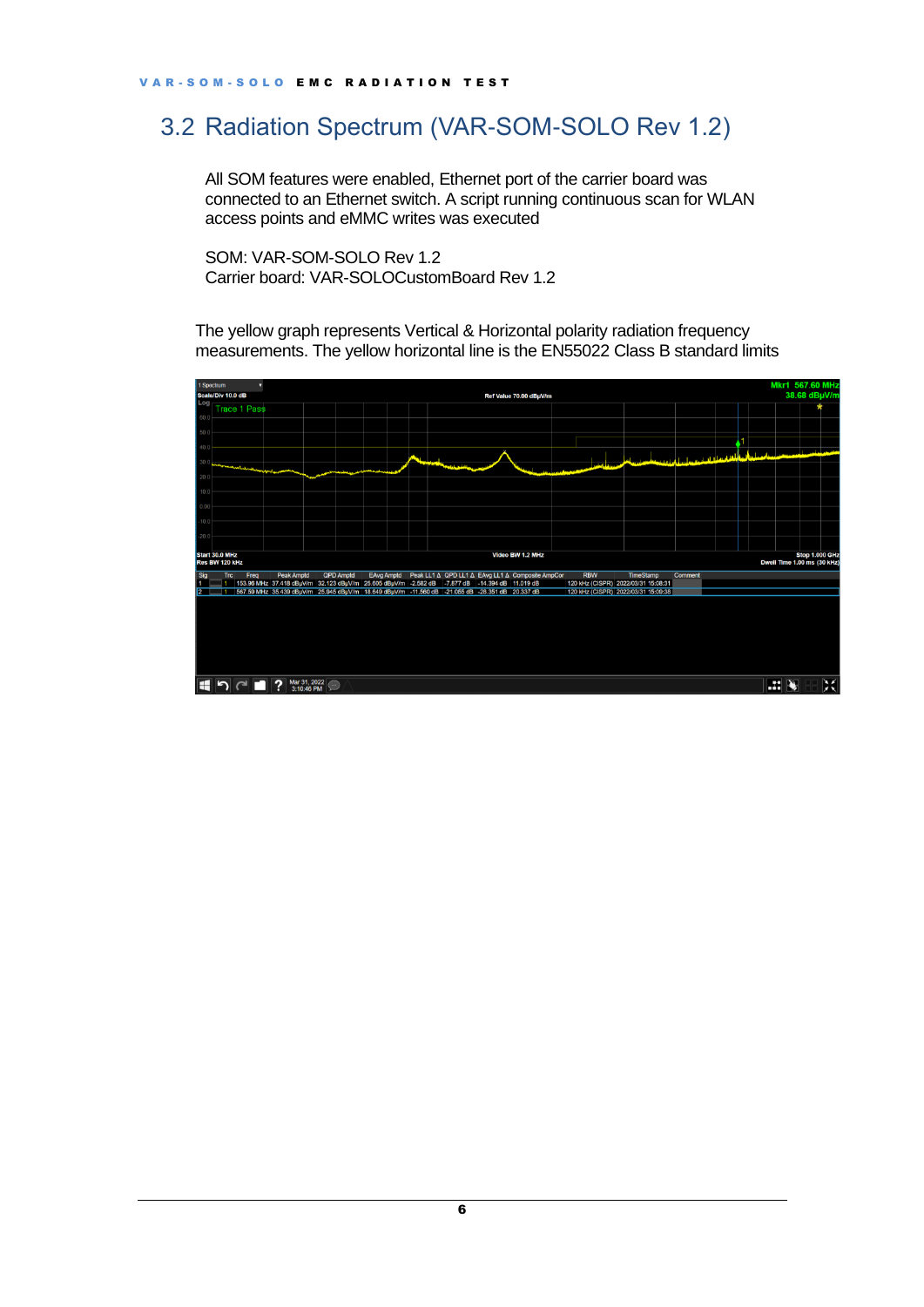## <span id="page-6-0"></span>4 Legal Notice

Variscite Ltd. ("Variscite") products and services are sold subject to Variscite terms and conditions of sale, delivery and payment supplied at the time of order acknowledgement.

Variscite warrants performance of its products to the specifications in effect at the date of shipment. Variscite reserves the right to make changes to its products and specifications or to discontinue any product or service without notice. Customers should therefore obtain the latest version of relevant product information from Variscite to verify that their reference is current.

Testing and other quality control techniques are utilized to the extent that Variscite deems necessary to support its warranty.

Specific testing of all parameters of each device is not necessarily performed unless required by law or requilation.

In order to minimize risks associated with customer applications, the customer must use adequate design and operating safeguards to minimize inherent or procedural hazards. Variscite is not liable for applications assistance or customer product design. The customer is solely responsible for its selection and use of Variscite products. Variscite is not liable for such selection or use or for use of any circuitry other than circuitry entirely embodied in a Variscite product.

Variscite products are not intended for use in life support systems, appliances, nuclear systems or systems where malfunction can reasonably be expected to result in personal injury, death or severe property or environmental damage. Any use of products by the customer for such purposes is at the customer's own risk.

Variscite does not grant any license (express or implied) under any patent right, copyright, mask work right or other intellectual property right of Variscite covering or relating to any combination, machine, or process in which its products or services might be or are used. Any provision or publication of any third party's products or services does not constitute Variscite's approval, license, warranty or endorsement thereof. Any third party trademarks contained in this document belong to the respective third party owner.

Reproduction of information from Variscite datasheets is permissible only if reproduction is without alteration and is accompanied by all associated copyright, proprietary and other notices (including this notice) and conditions. Variscite is not liable for any un-authorized alteration of such information or for any reliance placed thereon.

Any representations made, warranties given, and/or liabilities accepted by any person which differ from those contained in this datasheet or in Variscite's standard terms and conditions of sale, delivery and payment are made, given and/or accepted at that person's own risk. Variscite is not liable for any such representations, warranties or liabilities or for any reliance placed thereon by any person.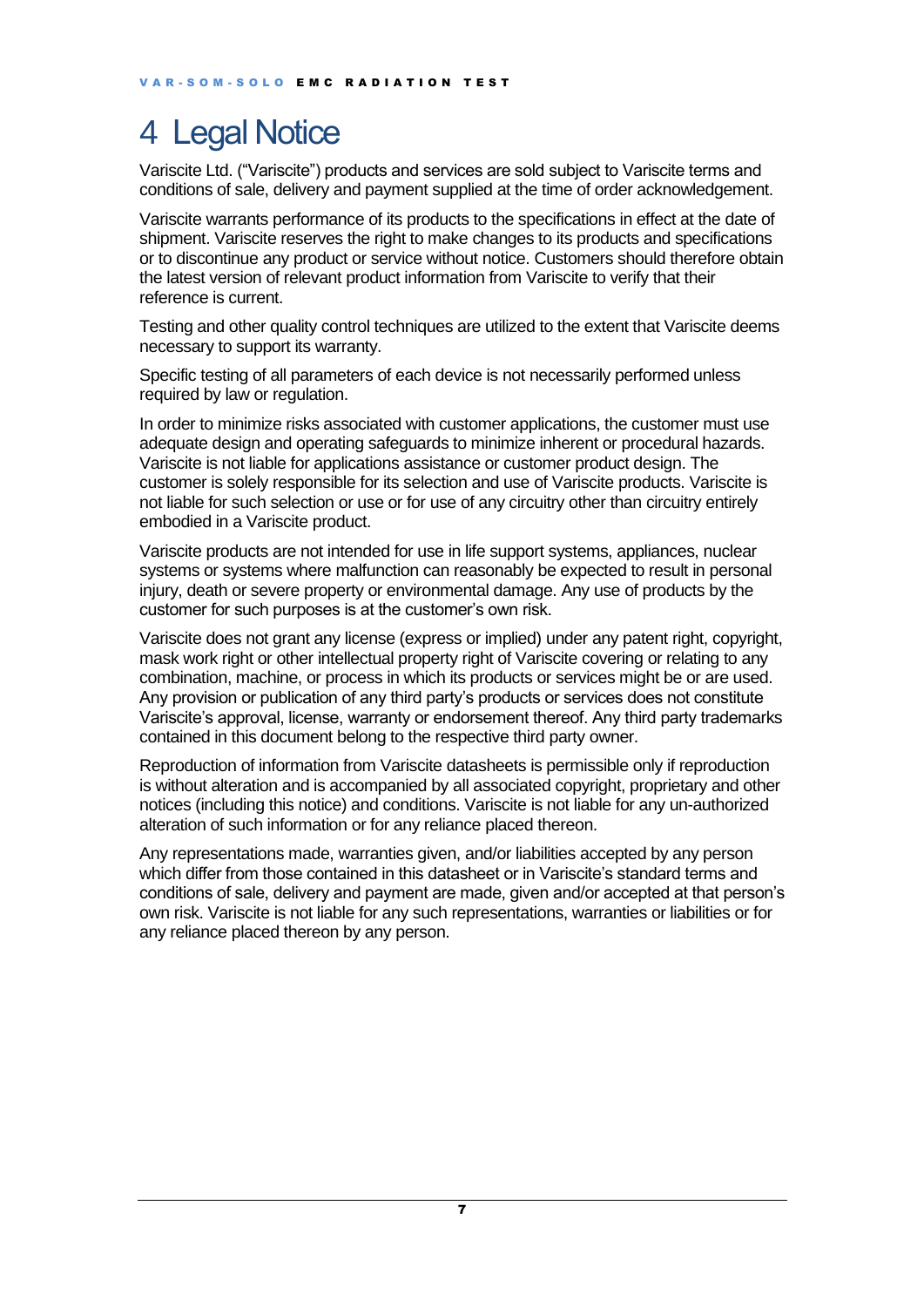#### <span id="page-7-0"></span>5 Warranty Terms

#### **Warranty Terms**

Variscite guarantees hardware products against defects in workmanship and material for a period of one (1) year from the date of shipment. Your sole remedy and Variscite's sole liability shall be for Variscite, at its sole discretion, to either repair or replace the defective hardware product at no charge or to refund the purchase price. Shipment costs in both directions are the responsibility of the customer. This warranty is void if the hardware product has been altered or damaged by accident, misuse or abuse.

#### **Disclaimer of Warranty**

THIS WARRANTY IS MADE IN LIEU OF ANY OTHER WARRANTY, WHETHER EXPRESSED, OR IMPLIED, OF MERCHANTABILITY, FITNESS FOR A SPECIFIC PURPOSE, NON-INFRINGEMENT OR THEIR EQUIVALENTS UNDER THE LAWS OF ANY JURISDICTION, EXCEPT THE WARRANTY EXPRESSLY STATED HEREIN. THE REMEDIES SET FORTH HEREIN SHALL BE THE SOLE AND EXCLUSIVE REMEDIES OF ANY PURCHASER WITH RESPECT TO ANY DEFECTIVE PRODUCT.

#### **Limitation on Liability**

UNDER NO CIRCUMSTANCES SHALL VARISCITE BE LIABLE FOR ANY LOSS, DAMAGE OR EXPENSE SUFFERED OR INCURRED WITH RESPECT TO ANY DEFECTIVE PRODUCT. IN NO EVENT SHALL VARISCITE BE LIABLE FOR ANY INCIDENTAL OR CONSEQUENTIAL DAMAGES THAT YOU MAY SUFFER DIRECTLY OR INDIRECTLY FROM USE OF ANY PRODUCT. BY ORDERING THE SOM, THE CUSTOMER APPROVES THAT THE VARISCITE SOM, HARDWARE AND SOFTWARE, WAS THOROUGHLY TESTED AND HAS MET THE CUSTOMER'S REQUIREMETS AND SPECIFICATIONS.